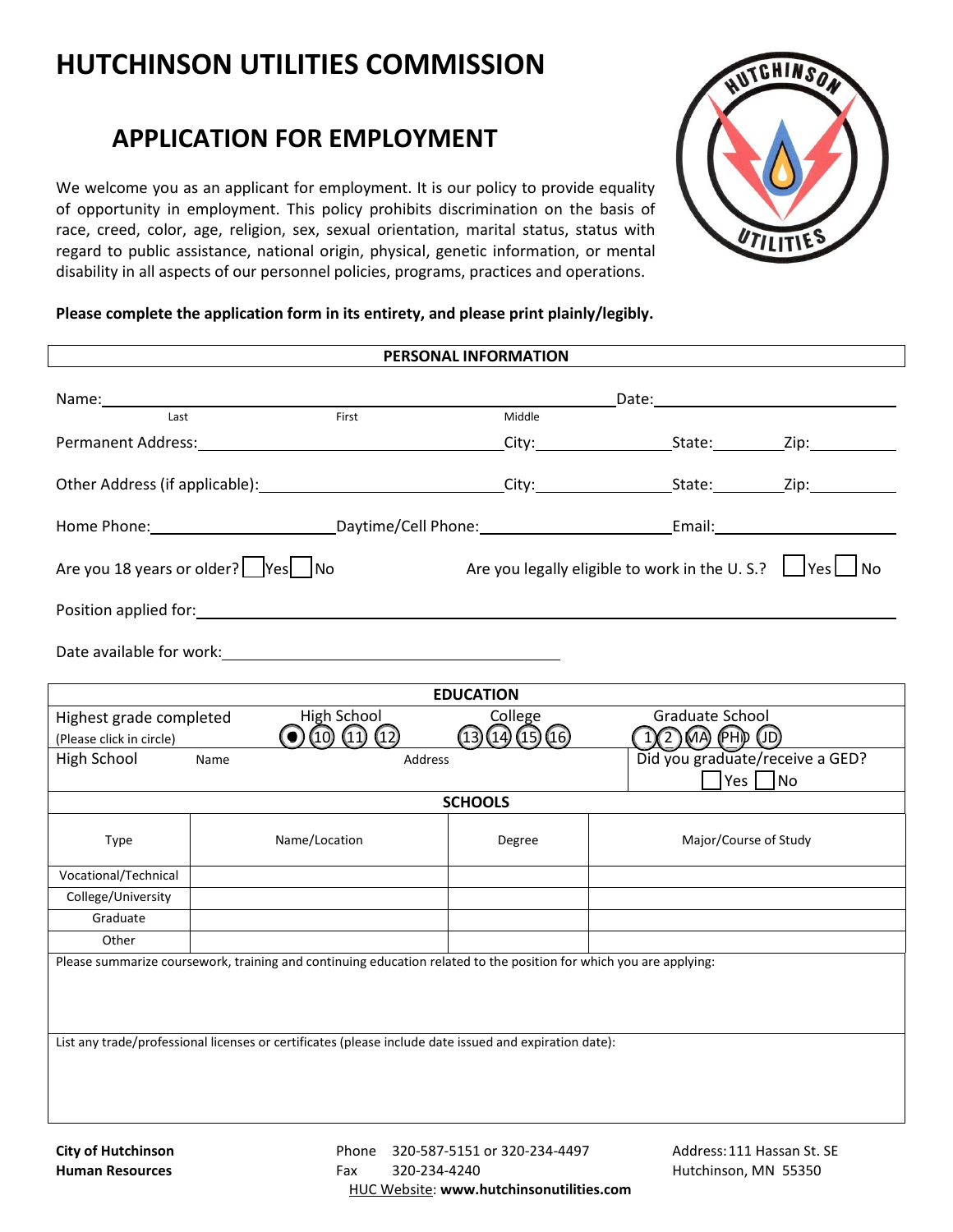|                       |               | $\Box$<br>$\mathbf{L}$          |
|-----------------------|---------------|---------------------------------|
|                       |               |                                 |
|                       |               | $\hfill\square$ $\hfill\square$ |
|                       |               | $\Box$ $\Box$                   |
| $\Box \Box \Box \Box$ | $\Box$ $\Box$ | $\Box$ $\Box$                   |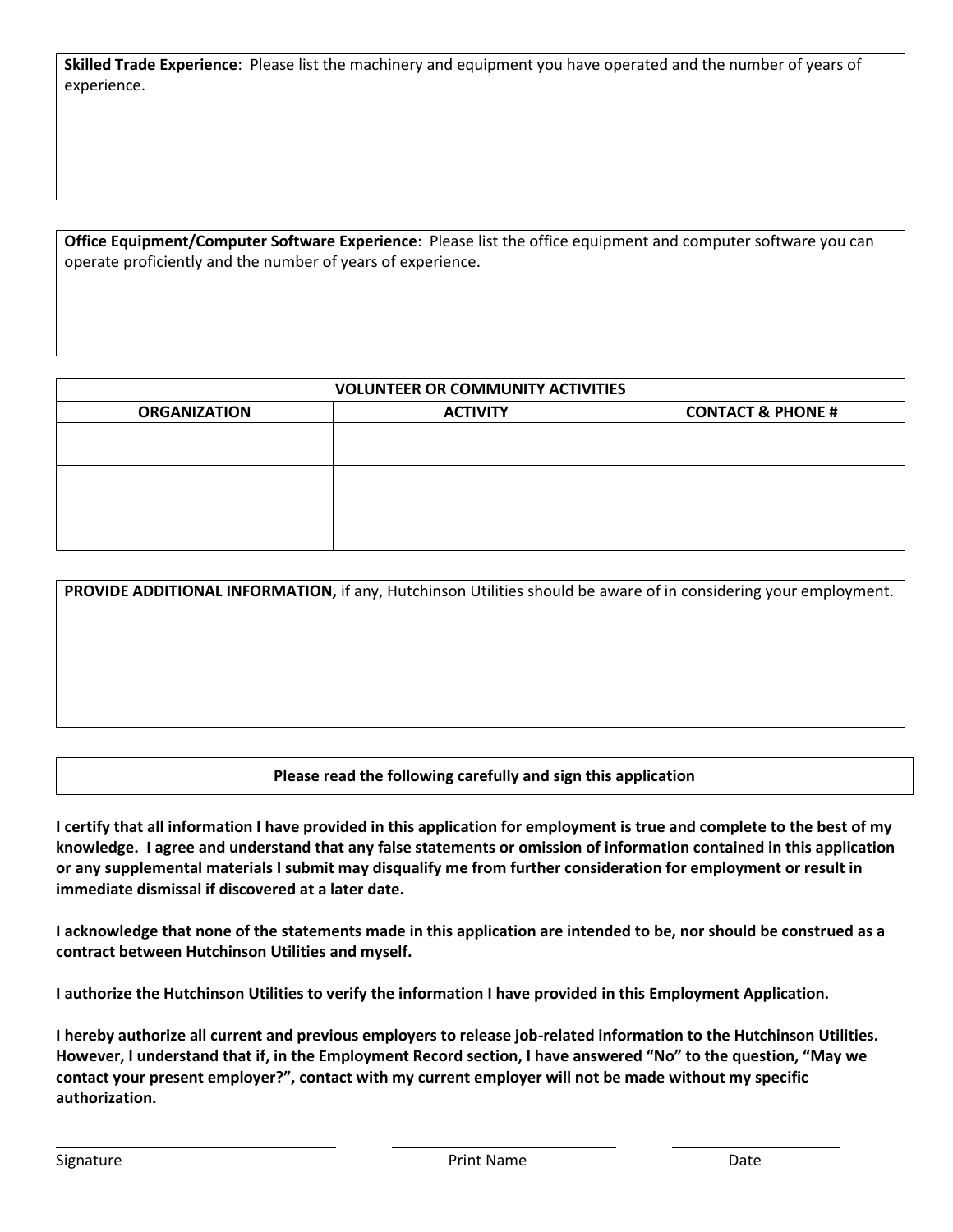

**HUTCHINSON UTILTIES COMMISSION Attn: Human Resources Office 111 Hassan St. S.E. Hutchinson, MN 55350-2522** 

## TENNESSEN WARNING

In accordance with the Minnesota Government Data Practices Act, Hutchinson Utilities is required to inform you of your rights as they pertain to the private information collected from you. Private data is that information which is available to you, but not to the public. The personal information we collect about you is private.

Minnesota Statues 13.01 to 13.87 on Government Data Practices require that you be informed that the following information which you are asked to provide on the application for employment is considered private data: 1. Name, 2. Home address, 3. Home phone number, 4. Disability type. Your name, however, may become public upon consideration as a finalist for a job opening.

We ask this information for the following reasons: to distinguish you from all other applicants and identify you in our personnel files; to enable us to verify that you are the individual who makes the application; to enable us to contact you when additional information is required, send you notices and/or schedule you for interviews; to determine if you meet the minimum age requirements (if any); to conduct proper investigations if you are applying for a position; to determine whether or not your conviction record may be a job related considering affecting your suitability for the position you applied for; to enable us to ensure your rights to equal opportunities and to meet affirmative action goals; to meet federal and state reporting requirements; and to make processing more efficient. The data supplied by you may be used for such other purposes as may be determined to be necessary in the administration of personnel in the City of Hutchinson and the policies, rules, and regulations promulgated pursuant thereto.

FURNISHING SOCIAL SECURITY NUMBERS, DATE OF BIRTH (unless a minimum age is required), SEX, AGE GROUP, AND DISABILITY DATA IS VOLUNTARY, BUT REFUSAL TO SUPPLY OTHER REQUESTED INFORMATION WILL MEAN THAT YOUR APPLICATION FOR EMPLOYMENT MAY NOT BE CONSIDERED.

Private data is available only to you and to other persons in the Hutchinson Utilities Commission and/or City of Hutchinson Offices who have a bonafide need for the data. Public data is available to anyone requesting it and consists of all data furnished in the employment process which is not designated in this.

Witness my signature that I fully understand the contents of this warning.

Date:

Signature of Applicant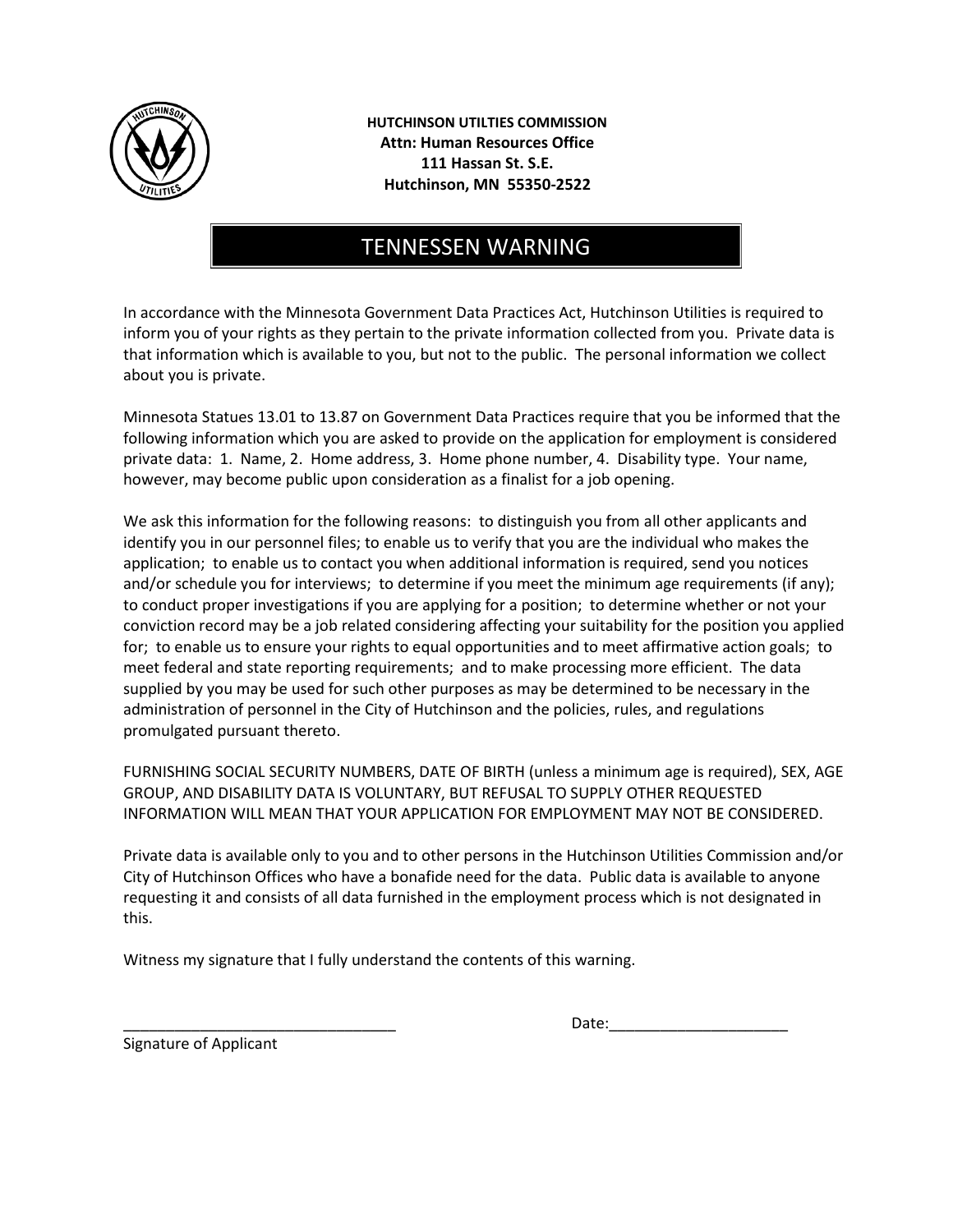